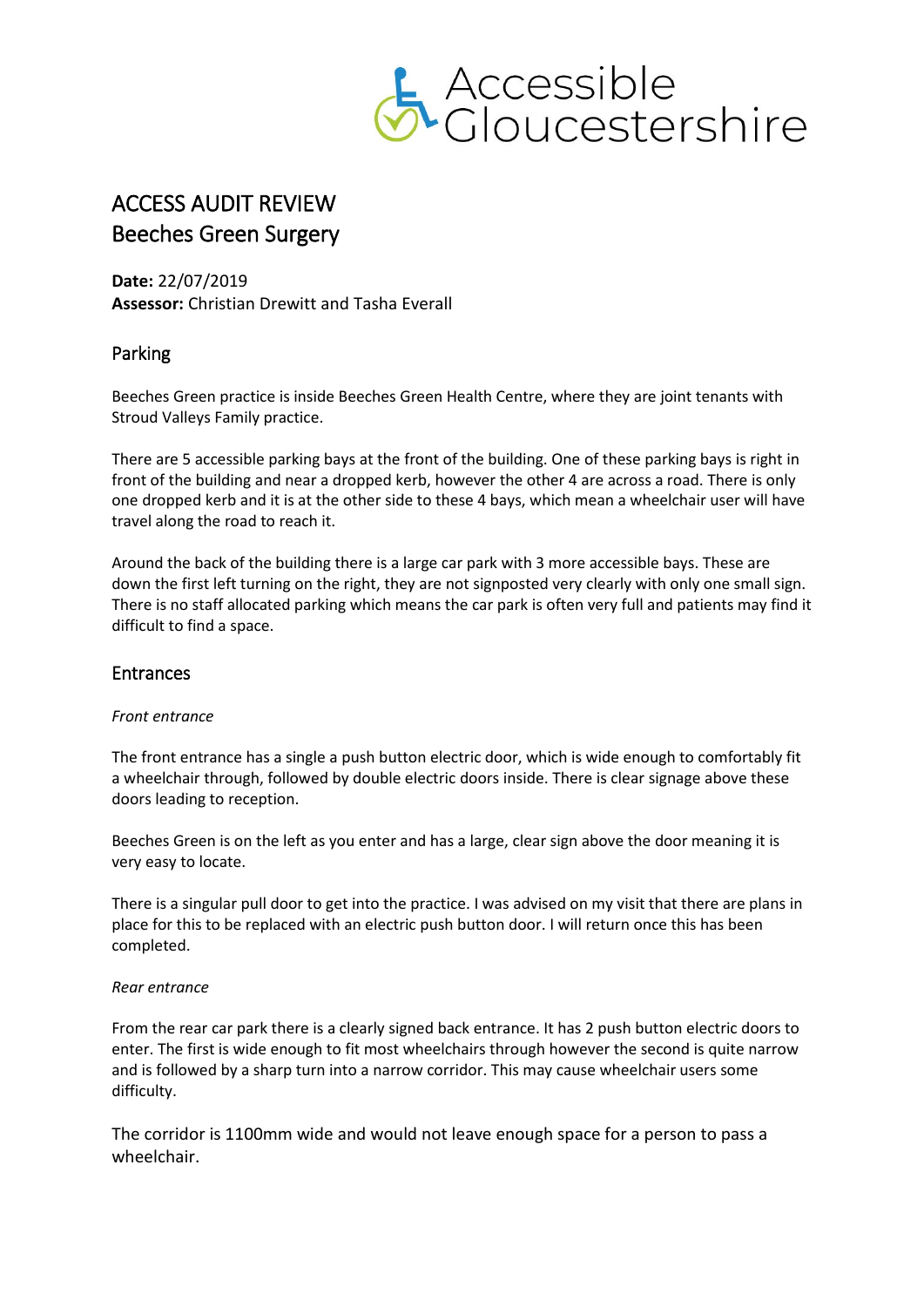There is a second entrance to Beeches Green down this corridor. It has a single door in use but can be opened to 1250mm wide if needed. There are also plans for this door to have a push button entrance.

### Reception

The reception is immediately in front of you as you enter from the front entrance, and to the left from the car park. The middle part of the counter is lowered with glass behind it for wheelchair users and people of a smaller stature.

There is an interactive sign in screen on the right of the counter, however it is on the higher part of the counter and would not be reachable for wheelchair users or people of a smaller stature.

On the same wall as the entrance there is a prescription box, however this is also too high for a wheelchair user to reach.

#### Waiting area

The waiting area is in the same area as the reception. There are rows of removable chairs and there is an already removed chair in the front row which leaves space for a wheelchair user. When the GP or nurse is ready, they come and collect the patients from the waiting area.

#### Meeting room

There is a meeting room to the right of the entrance room which is very spacious with plenty of space for a wheelchair user to manoeuvre around.

#### Consultation rooms

There are 10 consultation rooms and 3 examination rooms.

The consultation rooms are both to the left and the right of the waiting room and reception. The corridors are spacious enough for a wheelchair to manoeuvre with plenty of space in front of each door.

I was only able to view one consultation room on my visit; however, I was informed that there is space for a wheelchair in all of the consultation rooms.

The beds in the consultation rooms are fixed beds and are quite high. Steps are provided but no room has a hoist. I was advised that the specific training needed to use a hoist would make it difficult, and if there is ever an issue with an individual gaining access then home visits are offered. I was also advised that there are plans in place for all the beds to be replaced with hydraulic beds.

# Accessible toilet

There is an accessible toilet that is in the main entrance to the building and is shared by both surgeries. There is a sign that directs you down the corridor to the accessible toilet, however this is incorrect as the toilet is in the opposite direction to the sign.